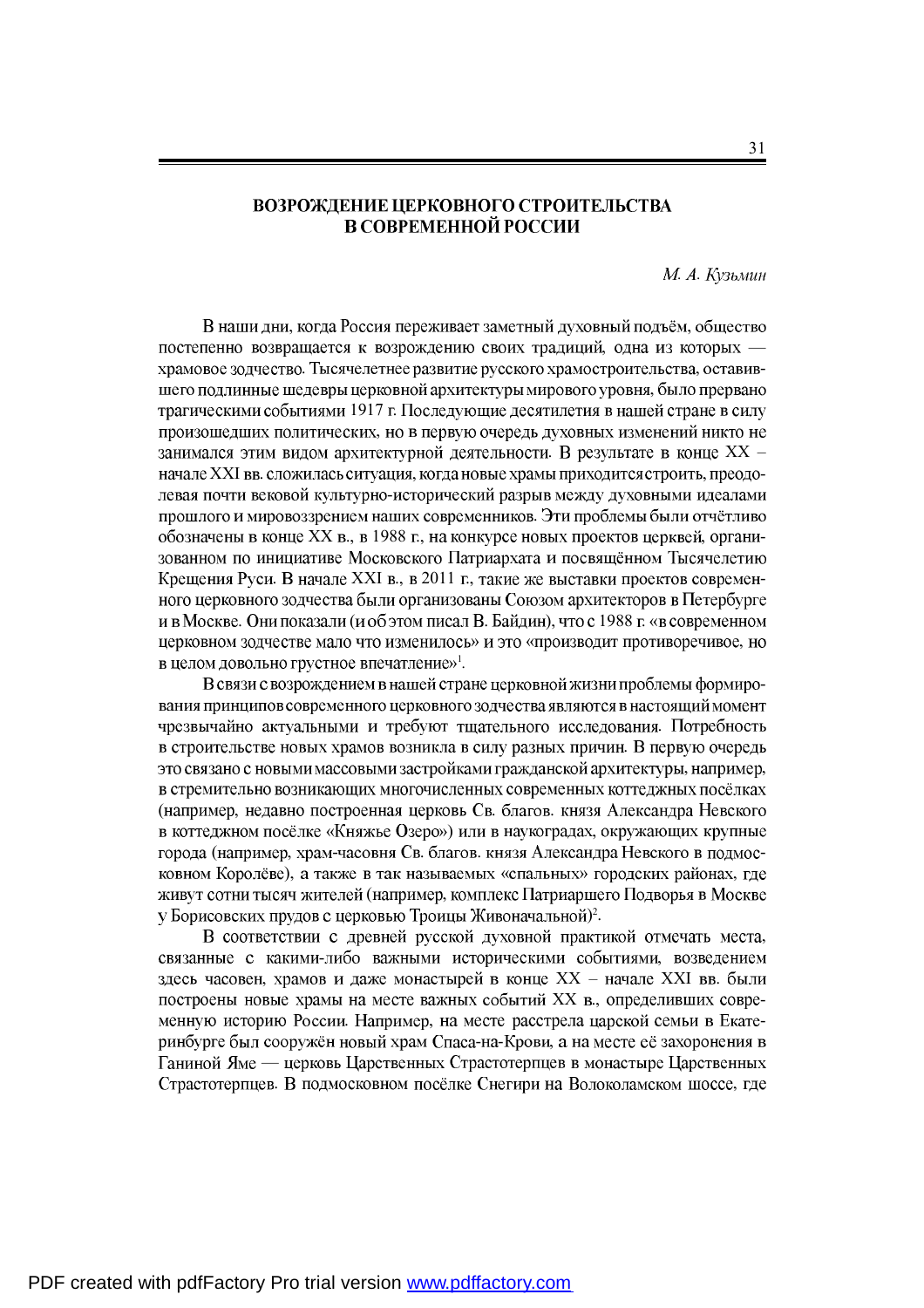в 1941 г. было остановлено наступление немецких войск на Москву, в соответствии с установленной в XIV в. после Куликовской битвы Дмитровской родительской субботы — традицией поминания воинов, отдавших жизнь за Отечество, — была построена поминальная часовня во имя Св. Димитрия Солоунского. Мемориальная часовня построена в 2001 г. в Братцеве на месте гибели выдающегося врача-офтальмолога С. Н. Фёдорова, а на Южном Бутовском полигоне — месте расстрела тысяч священнослужителей и мирян в 1930-е годы — в начале XXI в. возведены деревян-3 .

Новый храм может быть построен на месте более древней, уничтоженной церкви, например, на месте взорванного в 30-е годы прошлого века храма Рождества Христова в с. Надовражино Истринского р-на Московской обл., построенного в XVIII в. Восстановление архитектурных форм старого храма было признано нецелесообразным, поскольку он неоднократно достраивался вплоть до конца XIX в. и в силу своей эклектичности не представлял особой архитектурной ценности. К тому же сведений, которые можно было бы использовать для воссоздания данного объекта, не сохранилось. Поэтому в местной епархии приняли решение о строительстве нового храма на месте прежнего. Новый храм построен с использованием традиций псковско-новгородской архитектуры, стилизованных под модерн начала XX в.

Архитектура как искусство, синтезирующее в своих объёмно-пространственных моделях разные виды и направления творчества, всегда была отражением духовного состояния общества. Как современное общество не имеет, в целом, чётко выраженных приоритетов, так и современная архитектура не определилась в следовании единому стилевому направлению. Церковная архитектура, несущая на себе сложную символическую и содержательную нагрузку, переживает в начале XXI в. особенно трудный период в своём развитии. Как отмечают многие исследователи современной церковной архитектуры, сегодня невозможно говорить о каких-то стилях храмовой архитектуры, но можно выделить некоторые определяющие архитектурный образ тенденции, которые зависят от концептуальных позиций 4 .

Наиболее авторитетными творческими группами, специализирующимися только на церковной архитектуре, являются мастерские московского Свято-Данилова монастыря, Архитектурно-художественный центр при Московской патриархии (АРХХРАМ), Патриарший архитектурно-реставрационный центр в Троице-Сергиевой лавре и Товарищество реставраторов. Художественным эталоном для архитекторов каждого из этих творческих объединений является одно из направлений предшествующих периодов церковного зодчества. Например, архитекторы Патриаршего архитектурно-реставрационного центра в Троице-Сергиевой лавре используют в своих проектах традиционное храмовое пятиглавие, а колокольни строят с шатровыми завершениями. В пространственном формообразовании и декоре храмов они опираются на элементы церковного зодчества XV-XVI вв. Архитекторы Товарищества реставраторов в практике строительства православных церквей стараются продолжить стилистическое развитие храмовой архитектуры,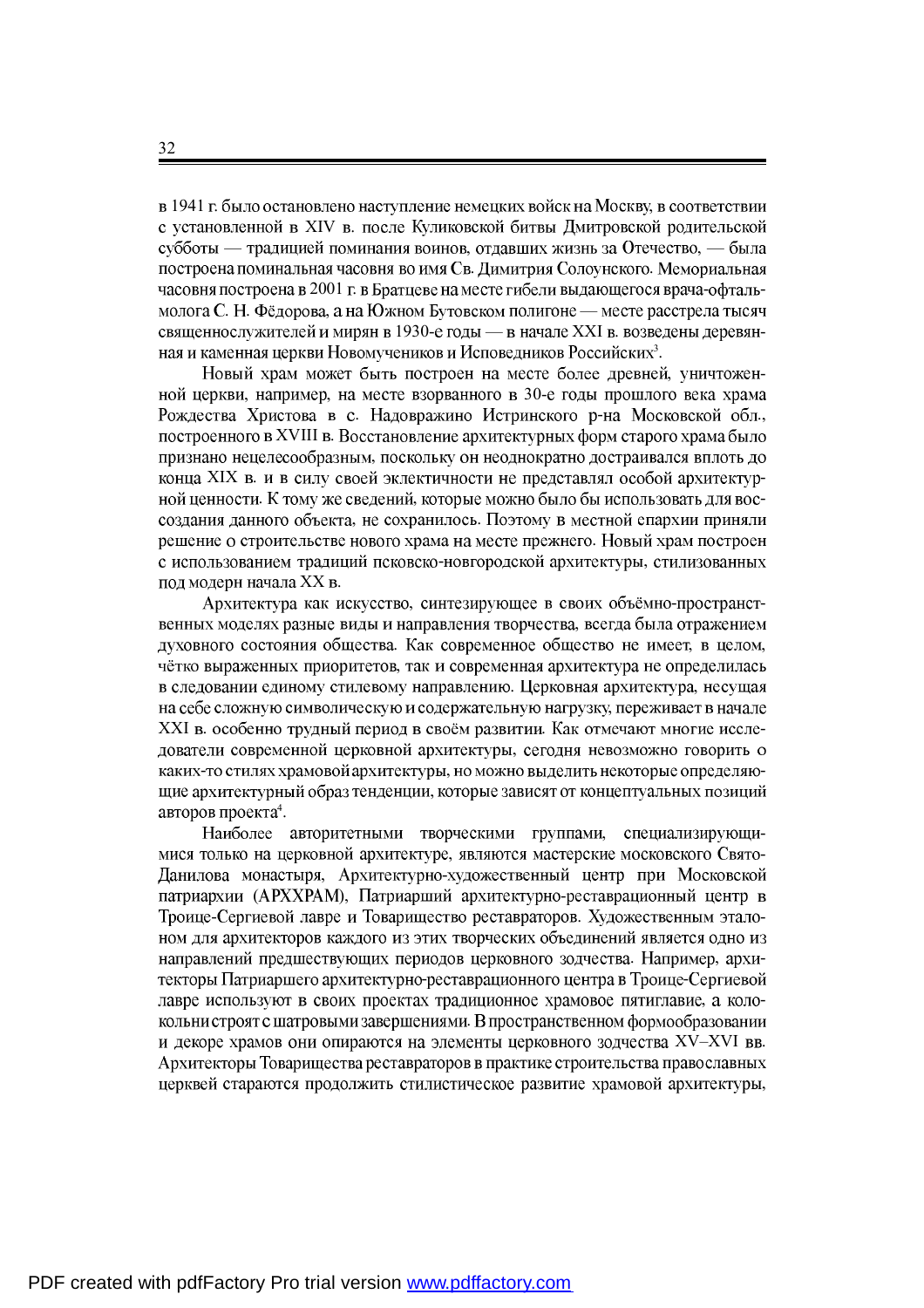прерванное в 1917 г., т. е. возвращаются к стилю, который современные исследователи модерна называют «старообрядческим модерном», опирающимся на традиции владимиро-суздальской и псковско-новгородской архитектуры. Для проектов, разрабатываемых мастерскими АРХХРАМа, характерно обращение к традициям руссковизантийского зодчества, распространившихся в России в конце XIX - начале XX вв.<sup>5</sup> Таким образом, мы видим, что современных архитекторов в большей степени интересует возможность работать в традициях уже завершивших своё развитие архитектурных школ, используя найденные зодчими прошлых веков и укрепившиеся в церковной практике формы храмового объёма, колокольни, мотивы декора.

Отмечая это стремление к так называемому древнерусскому «ретростилю», В. Байдин пишет, что православная «ретроархитектура» возникла стихийно в первые постсоветские годы, заполняя, таким образом, образовавшуюся лагуну в духовном архитектурном пространстве. Тогда это было оправдано, но стремление к воссозданию «православной старины» и сейчас осталось неизменным. «Исключения весьма редки, — пишет автор, — поиски новых эстетических решений кажутся робкими или , поскольку лишены органики традиционного русского храма» $^6$ .

Правдиво в этом случае выглядят деревянные церкви (например, церковь Алексия Митрополита в Медведкове, церковь Державной иконы Божией Матери на Пречистенской площади рядом с храмом Христа Спасителя и многие другие), где последовательно использованы хорошо сохранившиеся в современной архитектурной практике традиционные приёмы русского деревянного строительства. В большинстве каменных церквей использованы современные технологии строительства и современные строительные материалы, которые диктуют свои правила формообразования. Архитекторы же при этом стремятся сохранить традиционную храмовую композицию. Подобные решения часто выглядят дисгармонично. Кроме того, чисто технические новшества в строительстве храма, такие, как современная система отопления и кондиционирования, пол с подогревом, применение новейших строительных материалов и технологий и т.д., вызывают критическое отношение прихожан к подобным опытам.

Создавая современные храмы, необходимо учитывать некоторые аспекты развития церковного строительства. В отличие от разных типов гражданской архитектуры, где утилитарная составляющая проекта является определяющей, основная художественная идея в православном храмостроении связана со стремлением передать в объёмно-пространственной модели «происходящее в храме соединение »<sup>7</sup>. Такие составляющие архитектурного образа, как купол, подкупольный крест, образуемый перекрещивающимися цилиндрическими сводами, световой барабан с двенадцатью окнами в средокрестье, кокошники, окружающие его на кровле, и др., являются элементами выработанной веками знаково-символической системы, отражающей христианское представление о мироздании, а храм является моделью мира, воплощением космогонических и сотериологических теорий христианства. Об этом писал известный современный польский архитектор, автор очень интересных проектов православных храмов в Польше, Ежи Устинович: «Архитектура и иконография в храме не существуют в отрыве друг от друга и всегда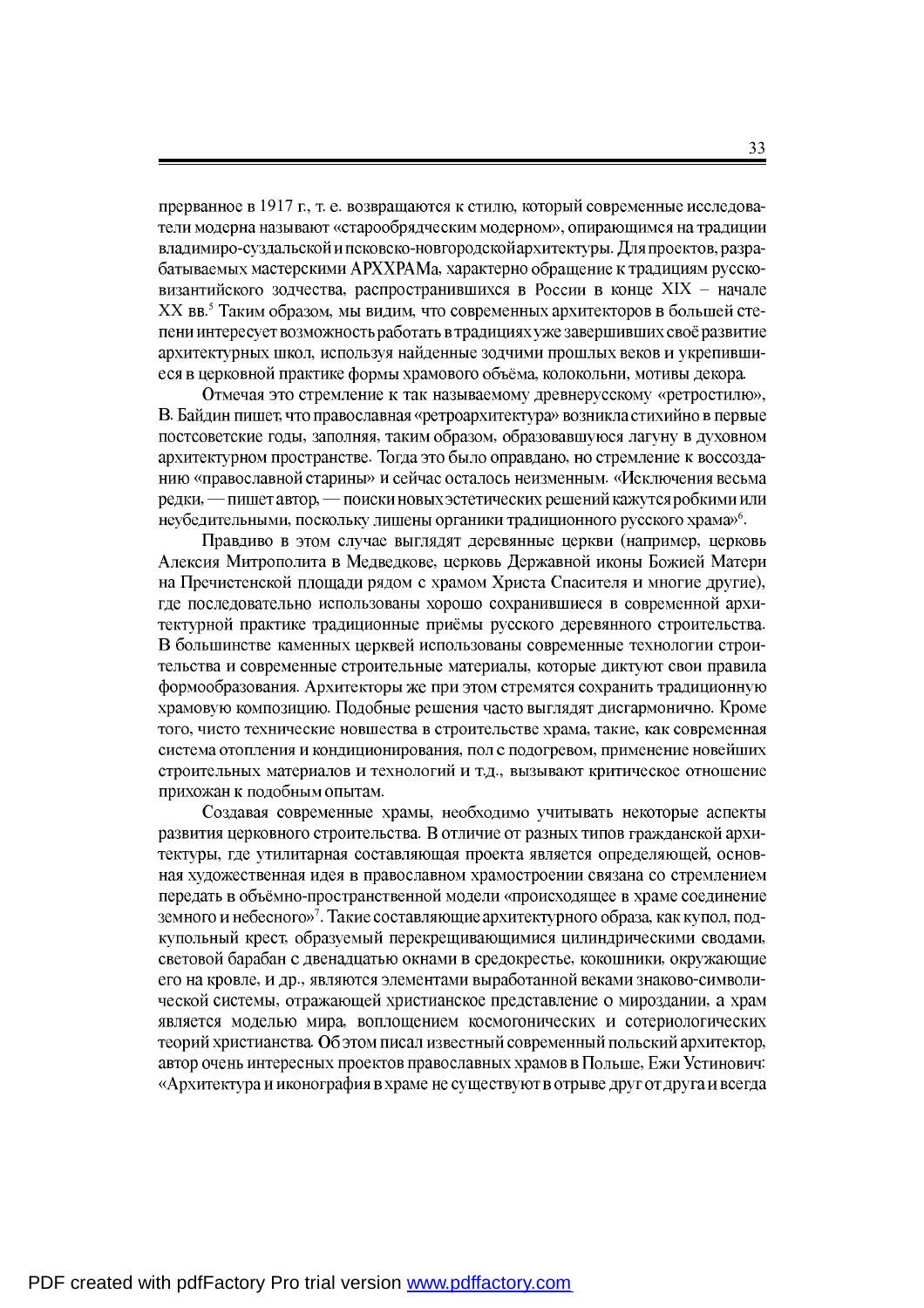несут определённое теологическое и космологическое содержание. Их эволюция в истории осуществляется не статично, как привычное наличие, а происходит динамично, по линии постоянного дополнения смысла. Это касается в равной степени пространств, форм, плоскостей и линий, применяемых в храмовой архитектуре, а также цвета, иконографии, изображений, геометрии и чисел, которые составляют , создавая структурный образ целого»<sup>8</sup>. образа православного храма определяющим является его сакральное назначение, а средства «архитектурного воплощения сакральной идеи вынашивались в течение »<sup>9</sup>. Храм должен проектироваться исходя из современных технологических возможностей, но в соответствии с церковными канонами, отражающими соборное, а не индивидуальное сознание.

В декабре 2009 г. на Епархиальном собрании духовенства Москвы Святейший Патриарх Московский и всея Руси Кирилл поставил вопрос о современной церковной архитектуре и строительстве храмов. Главная проблема заключается в том, что на сегодняшний день храмов недостаточно: «Мы не можем говорить о правильной организации церковной жизни, пока приходы, особенно в спальных районах, едва справляются с совершением богослужений и треб».

В докладе Святейшего Патриарха Кирилла, в разделе, посвящённом эстетике современной церковной архитектуры, было отмечено, что «эстетическая составляющая чрезвычайно важна для воспитания и духовного возрастания человека», поэтому «в условиях постоянно ведущегося строительства новых храмов и монастырей, возрождения разрушенных святынь необходимо с особым вниманием следить за благообразием возводимых строений». Святейший патриарх отметил поддержку московских властей, согласившихся «выделить первые участки под строительство церквей, которые должны будут стать "храмами шаговой доступности". Святейший Патриарх отметил важную роль Искусствоведческой комиссии при Епархиальном совете, созданной для помощи настоятелям храмов и приходским советам в решении вопросов, связанных с эстетикой храмового пространства восстанавливаемых порушенных церквей. Кроме того, в докладе подчёркивалось, что осуществление строительства новых храмов, часовен, колоколен, домов причта и даже церковных оград «может быть только по благословению Патриарха, которое будет преподаваться на основе заключения Искусствоведческой комиссии». Завершая своё выступление, Святейший Патриарх сказал: «В условиях масштабного церковного строительства важно не упустить возможности воплотить в камне и дереве высокие идеалы русского церковного искусства».

Предполагается, что здания новых храмов будут возводиться по ускоренной схеме с использованием модульных конструкций. Этот вопрос частично был освещён в публикации, посвящённой обыденным храмам. Проект Российского клуба православных меценатов (РКПМ) предполагает постройку в России такого же количества храмов, какое было во времена Российской империи: на каждую тысячу православных верующих должен приходиться один храм. По предварительным экономическим расчётам модульные конструкции будут доступны даже приходским общинам.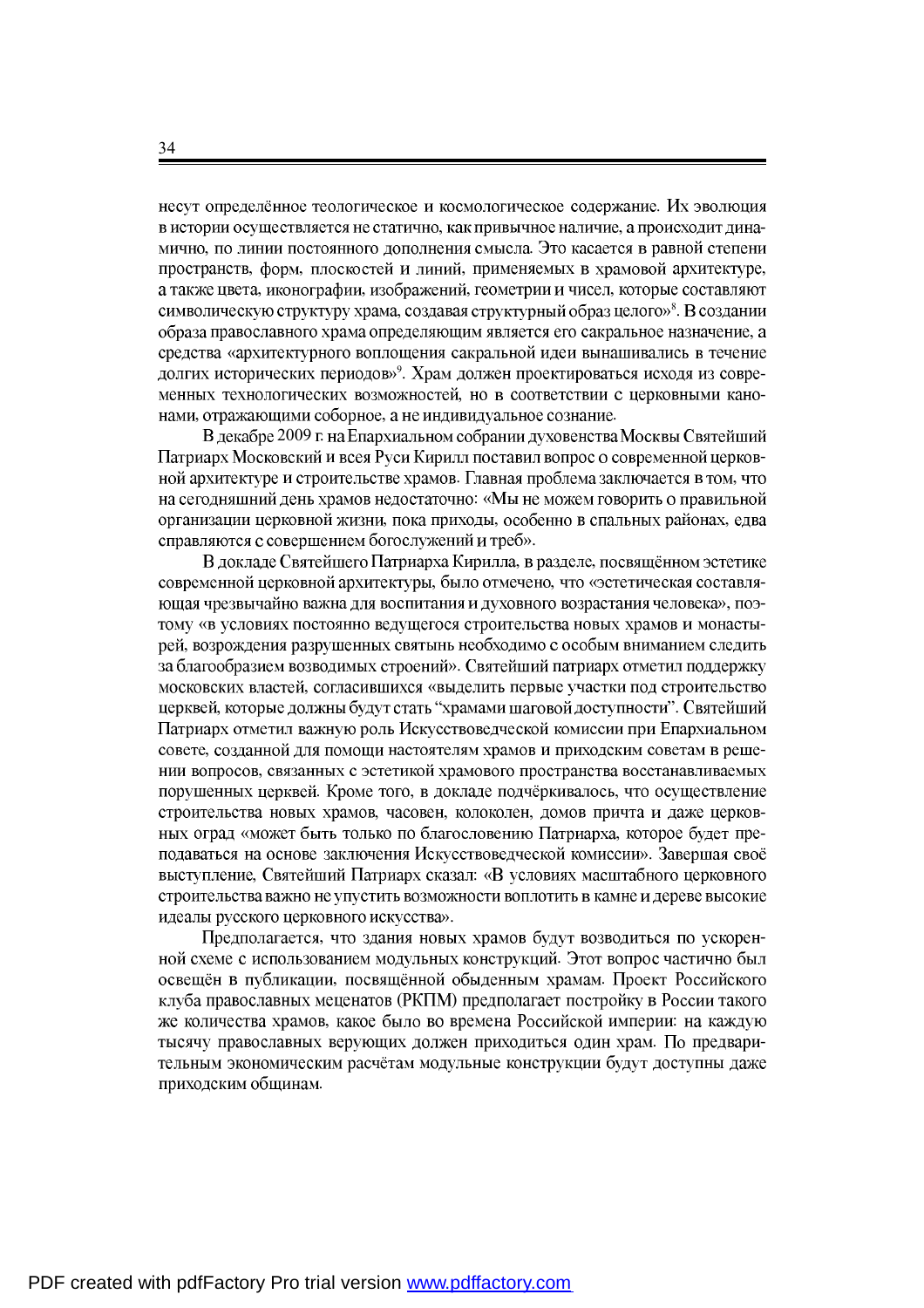Проект предлагает два варианта храмов: большой храм высотой 15 м и площадью 80 кв. м, который сможет вместить до 150 прихожан, и малый — на 3 м ниже и площадь его 49 кв. м. Для них потребуется небольшое место внутри микрорайона.

Современный проект обыденного храма не предполагает фундамента: конструкция собирается на предварительно установленных бетонных кубиках. Первый практический опыт возведения подобных обыденных храмов показал, что за один день можно только вчерне собрать небольшой деревянный храм из заранее изготовленных в промышленных условиях деталей, в том числе брусьев, готовых элемен-, главки, иконостаса и т.д. $^{\rm 10}$ 

Самый быстрый и самый простой способ решить проблему недостаточности храмов в мегаполисе — это типовое строительство. Такие храмы, скорее всего, никогда не станут объектами культурного наследия, не будут представлять исторической ценности, так как не будут нести в себе уникального символического и художественного образа. Однако такой вид строительства - это реальность нашего времени, необходимость современной жизни в мегаполисе.

Большинство православных исследователей считают, что архитектура современного храма должна быть основана на исторических формах, в основе которых лежит эстетика устойчивости, которые отображают мир неподвижный, обращённый лицом к вечности. Современная же гражданская архитектура исходит из принципов неустойчивости, изменчивости, сиюминутности.

Таким образом, современная храмовая архитектура находится в состоянии поиска новых средств выразительности, которые при использовании современных материалов и технологий позволили бы выразить основное символическое содержание церковной архитектуры. Традиция, по мнению многих, - необходимый фундамент, позволяющий разрабатывать новые идеи формообразования, которые приведут, в итоге, к созданию нового стиля. Преобладающее на данный момент стилизаторство можно рассматривать как временное вынужденное явление, промежуточный этап в освоении современными архитекторами нового для них художественного языка.

 $^1$  *Eaŭduh B*. O **HOBOM** образе русского храма. URL: http://agency. archi.ru/news\_current .html? nid=36706 (дата обращения: 07.12.2011).

<sup>&</sup>lt;sup>2</sup> В статье использованы материалы В. Вельской. URL: <http://temples.ru/uptodate.php>( обращения: 07.12.2011).

 $3$  M<sub>J</sub><sub>C</sub> 31-9.2003. Православные храмы. М.: APXXPAM, 2003. Т. 2. Православные храмы и комплексы: пособие по проектированию и строительству. С. 64.

 $^4$ Опыт строительства православных храмов // Технология строительства. 2004. № 1. С. 37.

<sup>&</sup>lt;sup>5</sup> Канаев И. П. Архитектура современных православных малых храмов и часовен: на примере Москвы и Подмосковья: автореф. дис. ... канд. архитектуры. М., 2002. С. 21.

 $6$  URL: [http://agency.archi.ru/news\\_current.html?nid=36706](http://agency.archi.ru/news_current.html?nid=36706) (дата обращения: 07.12.2011).

<sup>&</sup>lt;sup>7</sup> Щенков А. С. О традиционной форме в современном храмостроении // Христианское зодчество. Новые материалы и исследования. М.: Едиториал УРСС, 2004. С. 865.